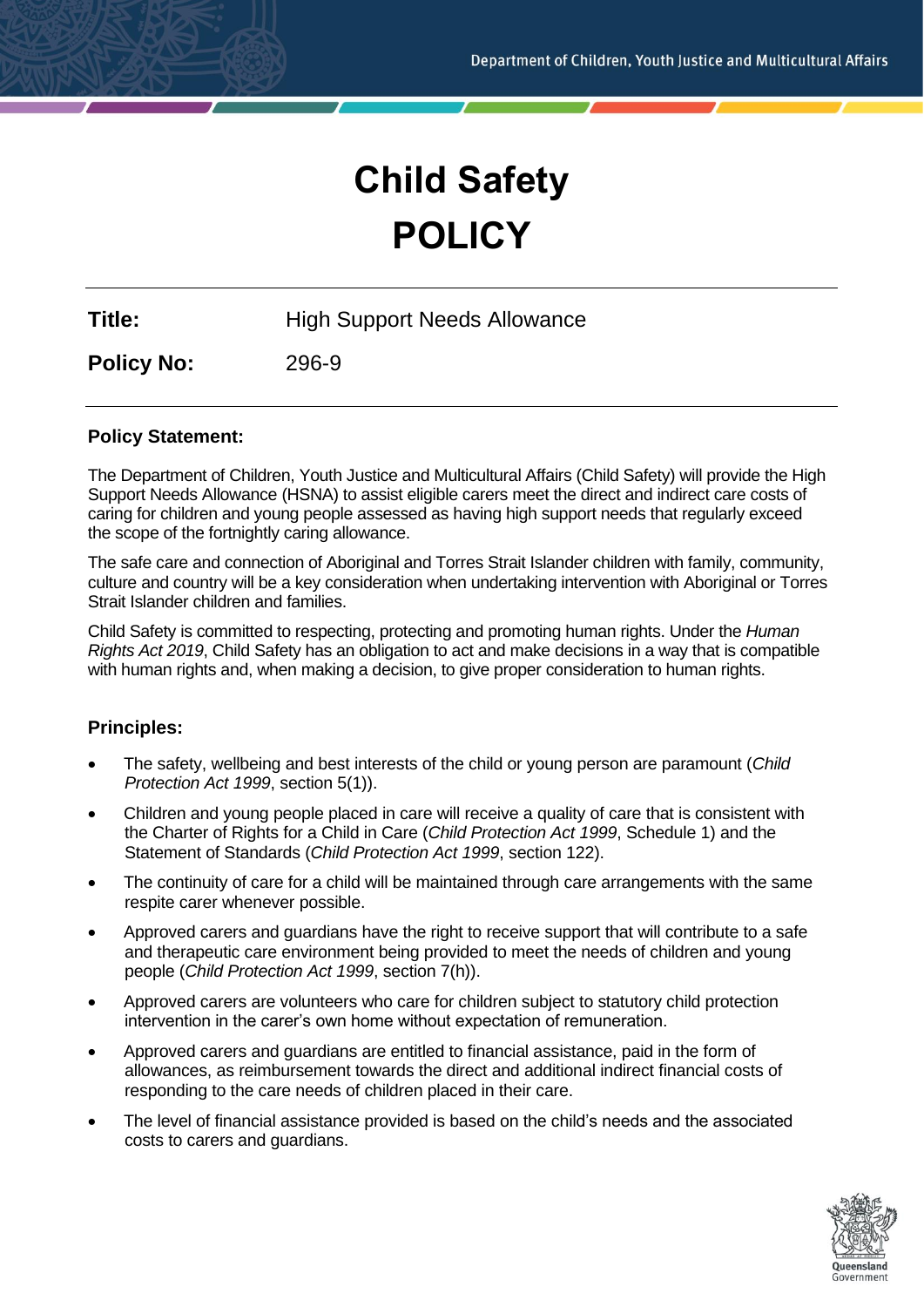- For a child currently subject to an order granting long-term guardianship to a suitable person or a permanent care order, Child Safety acknowledges that the full needs of the child may not be evident or anticipated prior to the making of the order.
- Child Safety staff will act and make decisions in a way that is compatible with human rights and obligations under the *Human Rights Act 2019*.
- The five elements of the child placement principle (prevention, partnership, placement, participation and connection) under section 5C of the *Child Protection Act 1999*, apply to processes, decisions and actions taken for an Aboriginal or Torres Strait Islander child.

## **Objectives:**

The purpose of the HSNA is to respond to and meet the needs of children assessed as having high support needs, and thereby promote improved outcomes for children both throughout and following the care arrangement.

HSNA will provide financial assistance to carers and guardians so that children and young people's needs are met in a timely and effective manner.

HSNA will be used to provide efficient financial assistance to carers and guardians by supporting them to meet predictable care costs through an allowance rather than individualised reimbursements.

## **Scope:**

HSNA may be provided to approved foster and kinship carers, provisionally approved carers and long-term guardians. For permanent guardians, the HSNA is provided only in exceptional circumstances for a time limited period (not exceeding six months).

HSNA is not an income for providing care. The allowance is provided in expectation of the expenditure necessary to meet both the ongoing direct and additional indirect costs of the care arrangement. Persons in receipt of the allowance do not need to provide receipts or acquittal of expenditure.

HSNA applied for the care of a young person will cease when they are 18 years old.

HSNA cannot be provided to meet costs that are covered by other payments and schemes, for example, costs paid by the National Disability Insurance Scheme. HSNA should not be refused or withdrawn until it is confirmed the NDIS plan is in place and meeting costs.

Receipt of HSNA does not preclude carers from receiving additional financial assistance through child related costs for specific approved purposes, where the costs exceed the level of the allowances.

HSNA is not subject is not subject to tax and is not to be cited as income for any purpose, including yearly tax returns, applications for Commonwealth benefits, or when applying for loans from financial institutions.

Criteria for applying HSNA and what the allowance it is to cover are detailed in the High Support Needs Procedure.

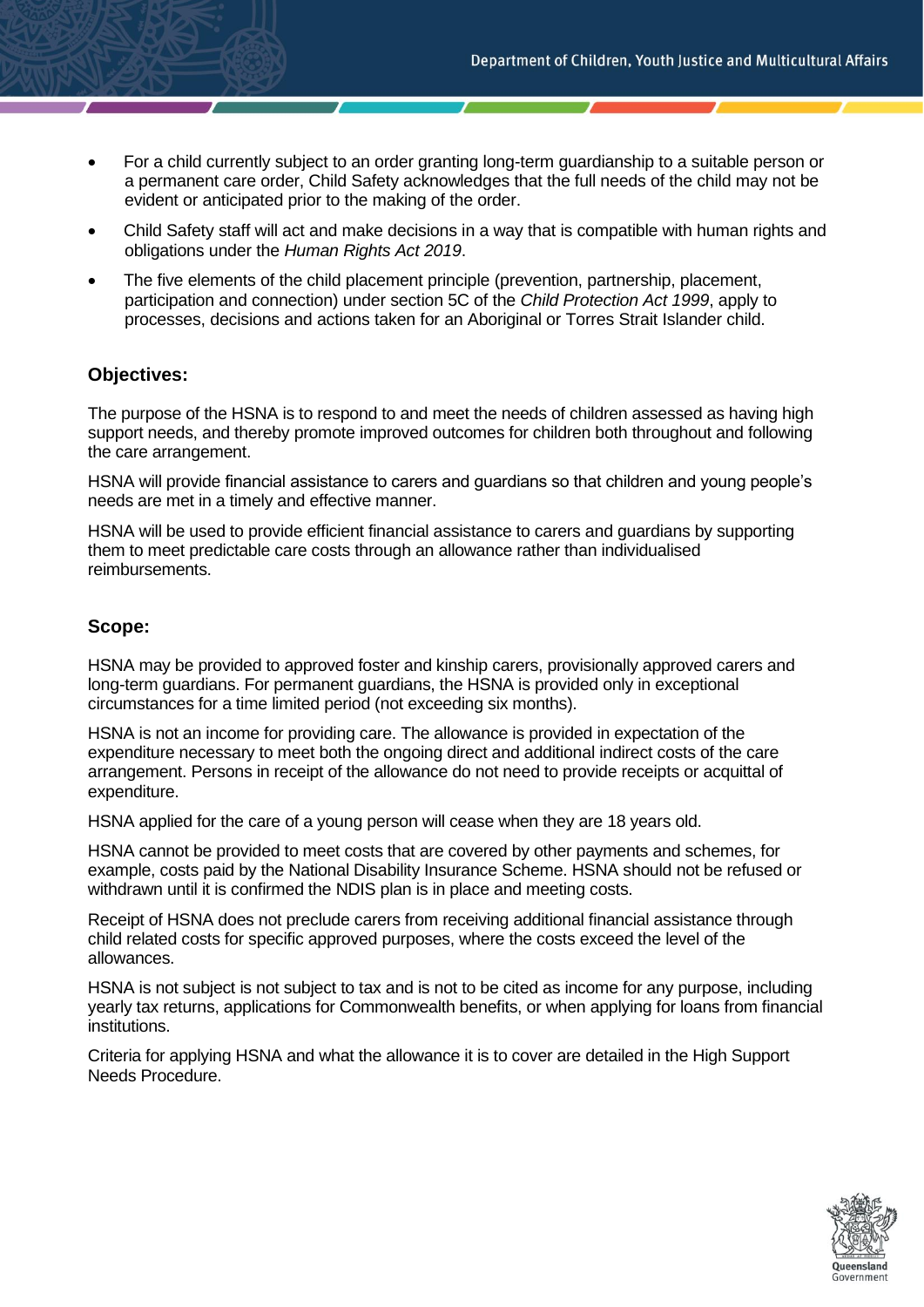# **Eligibility:**

HSNA may be provided to approved foster and kinship carers and provisionally approved carers who are caring for a child, who is assessed as having high support needs as per the assessment process in the High support needs allowance (296) procedure and who is subject to a signed assessment or child protection care agreement; an assessment order granting custody to the chief executive; a child protection order granting custody or guardianship to the chief executive; or an adoption care agreement; or where one of the child's parents has consented to adoption or the need for consent has been dispensed.

#### *Eligibility criteria specific for children subject to a long-term guardianship order to a suitable person*

Long-term guardians are eligible for complex support needs allowance if they were an approved foster or kinship carer and caring for the child when the order was made; and either:

- the allowance was approved for the child prior to the making of the long-term guardianship order or
- the child has developed or presents with emerging special needs as identified in the assessment process in the high support needs allowance (296) procedure *and* the emerging needs were unknown or not present at the time the long-term guardianship order was made.

#### *Eligibility criteria specific for children subject to a permanent care order*

Permanent guardians are eligible for HSNA when:

- the child has developed or presents with emerging special needs as identified in the assessment process in the high support needs allowance (296) procedure and the emerging needs were unknown or not present at the time the permanent care order was made; and
- Evidence, such as medical reports and/or specialist assessments is provided to support the application for the complex support needs allowance.

The HSNA for permanent guardians will only be paid to for a time limited period **not exceeding six months**. The allowance will be provided to assist the guardian to establish a care environment to meet the child's newly emerged needs.

The HSNA is not subject to tax and is not to be cited as income for any purpose, including yearly tax returns, applications for Commonwealth benefits, or when applying for loans from financial institutions.

#### **Roles and Responsibilities:**

The procedures which give effect to this policy are contained in the High Support Needs Allowance procedure and the Child Safety Practice Manual.

## **Authority:**

*Child Protection Act 1999 Adoption Act 2009 Child Protection Regulation 2011 Financial Accountability Act 2009*

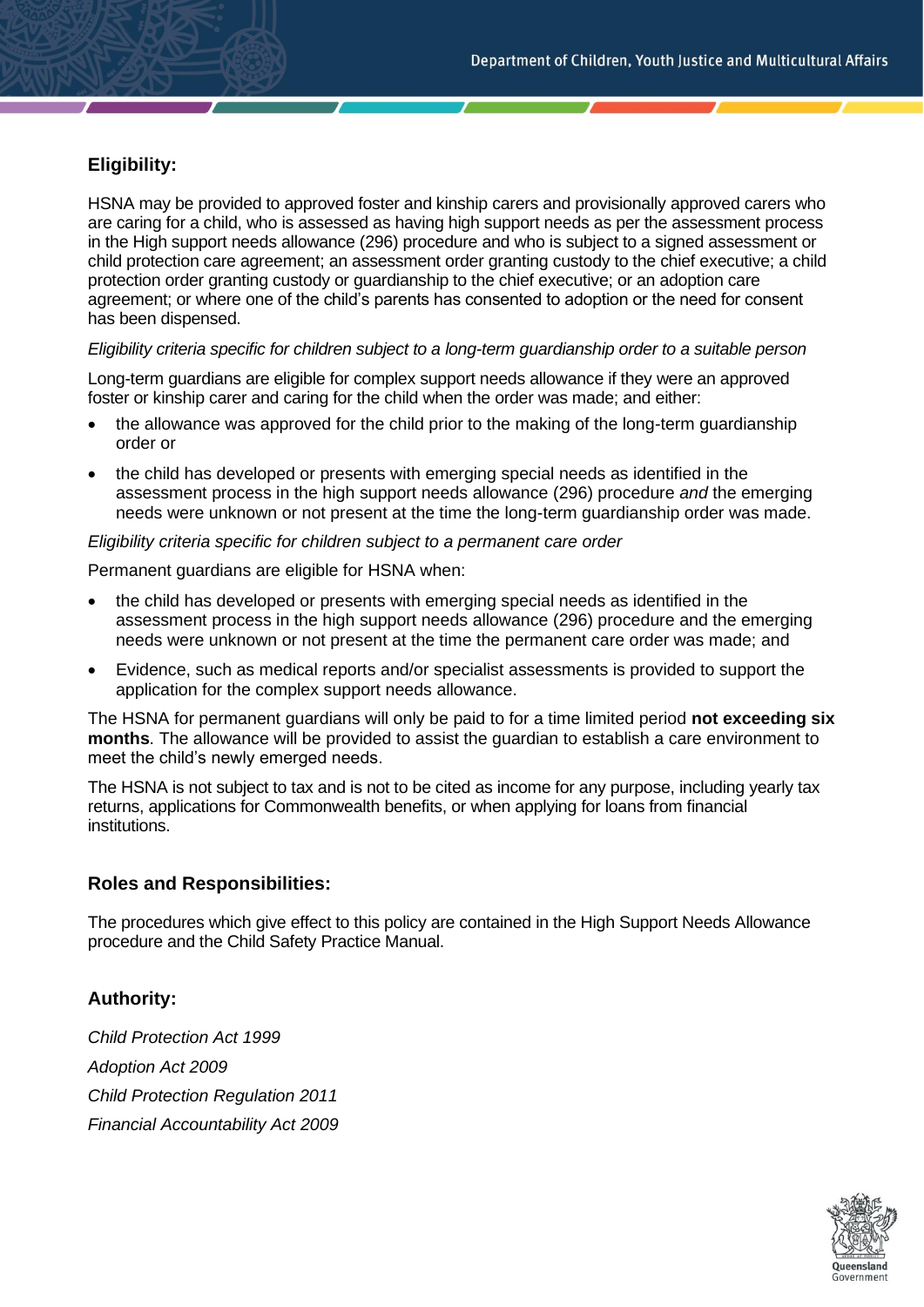## **Delegations:**

Refer to instruments of delegation for information on delegations for decision-making under the *Child Protection Act 1999*.

| Records File No.:    | CHS/04139                           |
|----------------------|-------------------------------------|
| Date of approval:    | 17 August 2020                      |
| Date of operation:   | 17 August 2020                      |
| Date to be reviewed: | 17 August 2023                      |
|                      |                                     |
| Office:              | <b>Investment and Commissioning</b> |
| <b>Help Contact:</b> | <b>Tertiary Care and Support</b>    |
|                      |                                     |

#### **Links:**

#### **Procedures**

High support needs allowance (296) Child Safety Practice Manual Child Related Costs – Carer support (645-5) Child Related Costs – Child and Young person Support (645-4) Child Related Costs – Education and Child Care Support (645-2) Child Related Costs – Health and Wellbeing (645-1) Child Related Costs – Travel (645-3)

#### **Related Policies**

Case planning (263) Child related costs – placement funding (628) Child related costs – placement support funding (629) Dual payment of carer allowances (289) Expenses – Fortnightly caring allowance and inter-state foster payments (365) High support needs allowance (296) Supporting children in the care of long-term guardians (607)